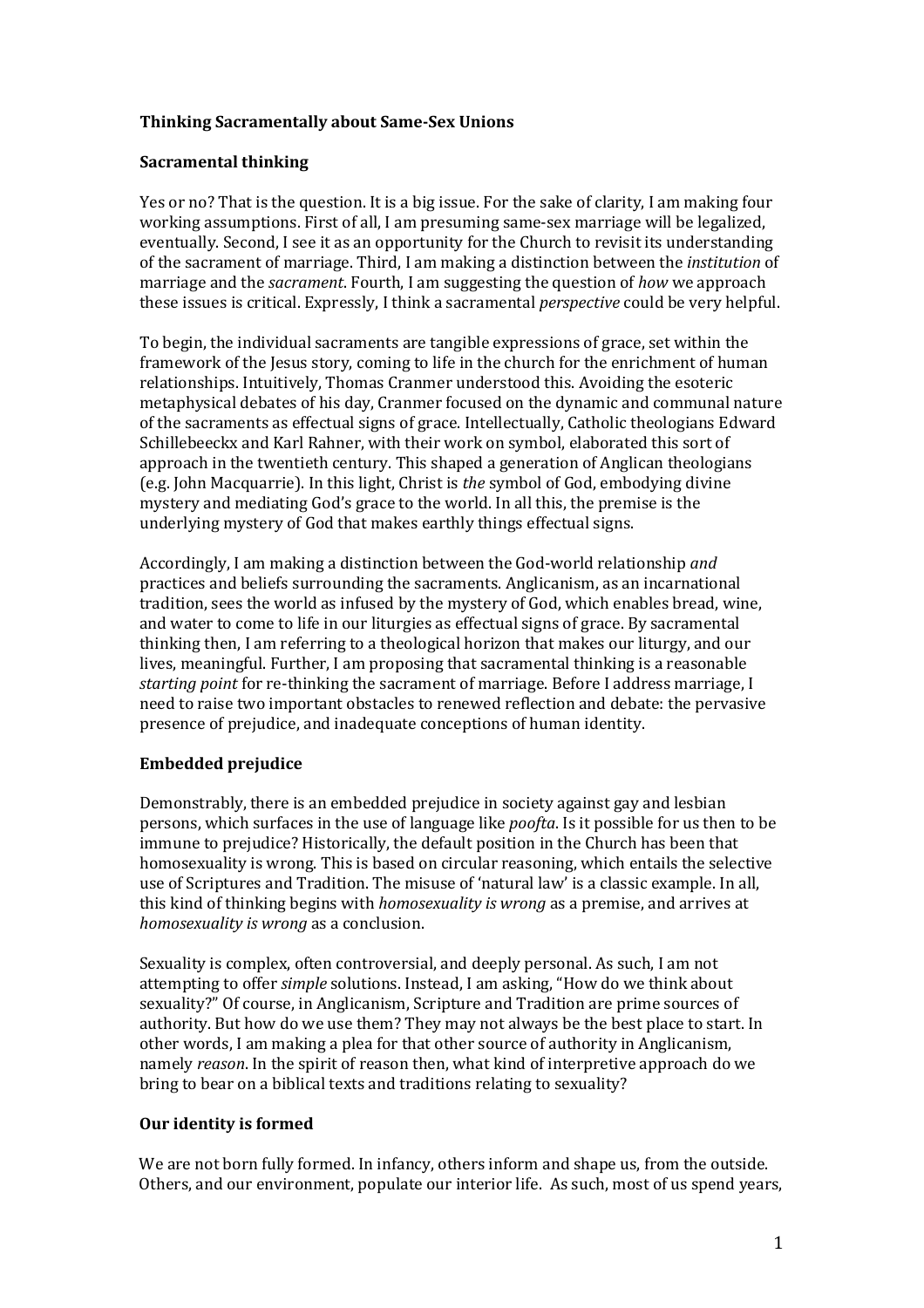trying to sort our interior life. Of course, the interior life cannot be *sorted out* like an untidy cupboard. Instead, by the grace of God, we befriend our inner life and discover moments of peace, as well as fragments of wisdom. There are always loose ends, and so we develop a creative pattern for living, through contemplation, worship, and participation in a faith community (i.e. rule of life). All this, however, begs the question "who am I?" And this is a question of identity.

The concept of *identity* is about *who I am in relation to you* (from *idem*, self or same). In the past, identity was largely inherited or imposed as part of the social fabric. In the premodern West, for example, there were racial and social identities. In terms of gender and sexuality, however, there was only one identity, which was (heterosexual) male identity. Historically, women were regarded as lesser men (or not human). For example, note the linguistic dependence, where the term *woman* is derived from *man* (from OE w**ī**fmon).

Since the 19th century, somewhat begrudgingly, we have recognized that there are two identities: male and female. More recently, we have now recognized that there are more than two identities. This underlines the importance of the acronym LGBTIQ (lesbian, gay, bisexual, transgender, intersex, queer), which is testimony to human diversity. We also recognize that, with identity, we need to ask others how they see themselves.

In summary, *identity* is not a rigid box, which we force others into. In fact, there is no *one-size-fits-all*. Moreover, identity is partly given but also constructed, through complex familial, psychological, and social processes. As such, identity is the locus of personhood, which flourishes in community. Aspects of identity can be shared across a group (cf. social class). Nevertheless, I am not saying that there are no significant differences. On the contrary, it is giving differences, and different people, respect. In this perspective, difference is a gift, and not a burden. With this in mind, let's look at marriage.

# **Marriage in historical perspective**

Historically, marriage as an institution in the West, has been preoccupied with preserving the male name, his lineage, honor, and incumbent property 'rights'. For example, marriage eventually was taken up formally as a sacrament in the Middle Ages, partly because of the nobility's concern for the control of property (J. Martos, 2014). This is similar to the 19<sup>th</sup> century aristocratic concern about clandestine unions (M. Foucault, 1978). So, with this in mind, let's look at the social world of Jesus.

Jesus was Jewish. He lived in a first century, pre-modern, agrarian, patriarchal community. In this context, first century marriage involved the couple's respective fathers negotiating the terms of the marriage by considering the others social status and property entitlements. Incidentally, each family was referred to as *the house of the father* (R.R. Ruether, 2000). All this makes the interpretation of Mark 10:2-9 a complex task, in that this ancient text does not relate directly to our modern era.

Mark 10:2-9 is often used in arguments against same-sex marriage. Specifically, it has been used to say Jesus is arguing that marriage is for male and female only (v. 6, hardly a surprising deduction for a first century Jew). But look at his sources. Anthropologically, the Adam and Eve story (Gen 2-3) is a very ancient agrarian *dreamtime* story used by ancient people to explain their own domestic situation. That is, it is a story of a type that is used to explain the status quo. For us, it is more complex than that. So, while Jesus advocates something like a modern notion of equality, between male and female, it is done within the limited framework of "the house of the father", with its implied entitlements (v. 4; cf. E. Schussler Fiorenza, 1983, 1994).